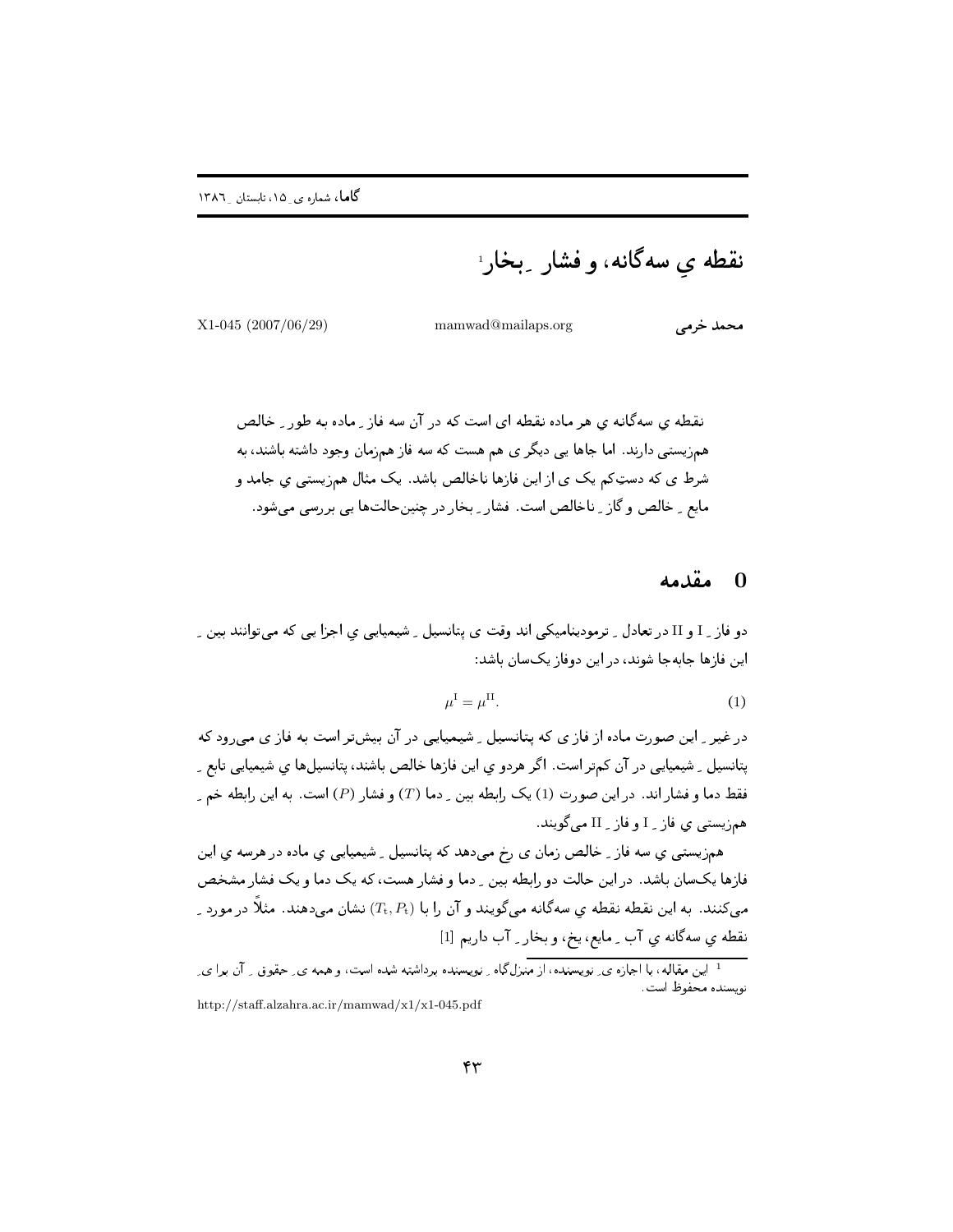$$
T_{\rm t} = 273.16 \,\text{K},
$$
  
\n
$$
P_{\rm t} = 611.73 \,\text{Pa}.
$$
\n(2)

اما بیرون به خم به همزیستی برا ی دو فاز به خالص هم می شود دو فاز بهمزیست داشت، به شرط ب این که دستِکم یک ی از این دوفاز ناخالص باشد. یک مثال ِ همزیستی ی آب ِ مایع با بخار ِ آب در هوا است. در این حالت (1) یک رابطه بین په سه متغیر په دما، فشار، و کسر په ماده (در فاز په ناخالص) است. به همین ترتیب، در همزیستی ی سه فاز که یک ی از آنها ناخالص است دو رابطه بین به متغیر - دما، فشار، و کسر - ماده است، که یک دما و یک فشار - معین را مشخص نمی کنند.

#### همزیستی یِ یک فاز ِ خالص با بخار  $\blacksquare$

رابطه ي (1) مي شود

$$
\mu^{I}(T, P) = \mu^{G}(T, P, x),
$$
\n(3)

که  $\mu^{\rm G}$  بیتانسیل ِ شیمپایی ی بخار است. این کمیت تابع ِ دما، فشار، و کسر ِ ماده در فاز ِ گاز است (البته دقیقتر این است که تابع ِ کسر ِ همه ی مادهها ی مختلف در فاز ِ گاز است). برا ی مخلوطها ی گازی ی نزدیک به گاز ِ کامل، بسته گپی ی پتانسیل ِ شیمیایی ی بخار به فشار ( ِ کلبی) و کسر ِ ماده بسیار ساده است. در این حالت وجود ِ بقیه ی مواد در فاز ِ گاز اثر ی بر پتانسیل ِ شیمیایی ی ماده ی موردِنظر در فاز کگاز ندارد، یعنی

$$
\mu^{\mathcal{G}}(T, P, x) = \mu_0^{\mathcal{G}}(T, P^{\mathcal{G}}),\tag{4}
$$

که  $\mu_0^\mathrm{G}$  پتانسیل ِ شیمیایی ی گاز ِ خالص و  $P^\mathrm{G}$ فشار ِ جزئی ی ماده ی موردِنظر در فاز ِ گاز است. به فشاربخار \_ ماده مي گوييم .  $P^{\rm G}$ 

رابطه ی (4) یک معادله برا ی  $P^{\rm G}$  در حالت ِ تعادل میدهد. به  $P^{\rm G}$  در حالت ِ تعادل فشاربخار ِ اشباع میگوییم و آن را با  $P_{\rm s}$  نشان میدهیم. داریم

$$
\mu^{I}(T, P) = \mu_{0}^{G}(T, P_{s}).
$$
\n(5)

بستهگی ی  $\mu$  به  $P$  به این شکل است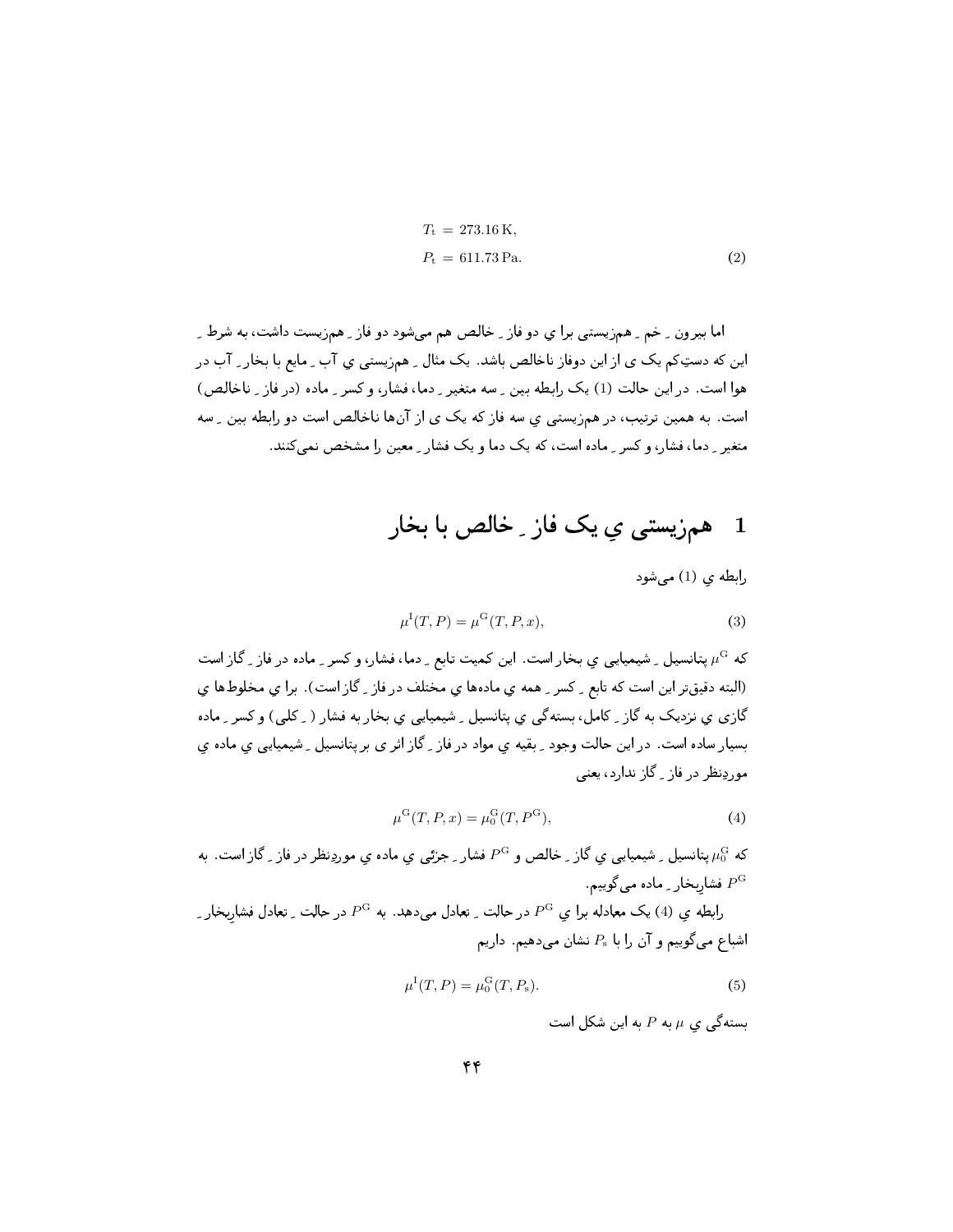$$
\left(\frac{\partial \mu}{\partial P}\right)_T = v,\tag{6}
$$

که  $v$  حجم ِ ویژه (مُلی) است. داریم

$$
P^{\rm G} v^{\rm G} = RT,\tag{7}
$$

که  $R$  ثابت <sub>ـ</sub> گازها است . به این ترتیب،

$$
\left(\frac{\partial \mu_0^{\rm G}}{\partial P^{\rm G}}\right)_T = \frac{RT}{P^{\rm G}},\tag{8}
$$

که از آن نتیجه می شود

$$
\mu_0^{\rm G}(T, P^{\rm G}) = \mu_0^{\rm G}(T, P') + RT \ln \frac{P^{\rm G}}{P'},\tag{9}
$$

که  $P'$  یک فشار ِ دلبخواه است. به این ترتیب، از معادلهها ی (5) و (9) نتیجه میشود

$$
\mu^{I}(T, P) = \mu_{0}^{G}(T, P') + RT \ln \frac{P_{s}}{P'},
$$
\n(10)

یا

$$
P_{\rm s} = P' \exp\left[\frac{\mu^{\rm I}(T, P) - \mu_0^{\rm G}(T, P')}{RT}\right].\tag{11}
$$

این معادله  $P_{\rm s}$  را به ازا ی همه ی مقدارها ی  $T$  و P میدهد. البته بر مقدار  $P_{\rm s}$  یک قید هست و آن این که این مقدار نمی تواند از  $P$  بیش تر شود:

$$
P_{\rm s} \le P. \tag{12}
$$

دل خواه است. از جمله می شود آن را همان P گرفت. در این صورت شرط ِ (12) می شود  $P'$ 

$$
\mu^{\mathrm{I}}(T,P) \le \mu_0^{\mathrm{G}}(T,P),\tag{13}
$$

یعنی پتانسیل ِ شیمیایی ی ماده در فاز ِ I باید نابزرگتر از پتانسیل ِ شیمیایی ی گاز ِ خالص باشد. اگر این شرط نقض شود، همه ی ماده بخار می شود.

جا یی که پتانسیل ِ شیمیایی ی ماده در فاز ِ I با پتانسیل ِ شیمیایی ی گاز ِ خالص برابر میشود، خم ِ همزیستی ی فاز ِ I و گاز ِ خالص است. رو ی این خم فشار ( $P_{\rm c}$ ) تابع ِ دما است:

$$
\mu^{I}(T, P_{c}) = \mu_{0}^{G}(T, P_{c}).
$$
\n(14)

 $\mathfrak{g}$ ار (6) نتیجه مے شود

$$
\left\{\frac{\partial[\mu_0^{\mathcal{G}}(T,P) - \mu^{\mathcal{I}}(T,P)]}{\partial P}\right\}_T = v^{\mathcal{G}} - v^{\mathcal{I}}.
$$
\n(15)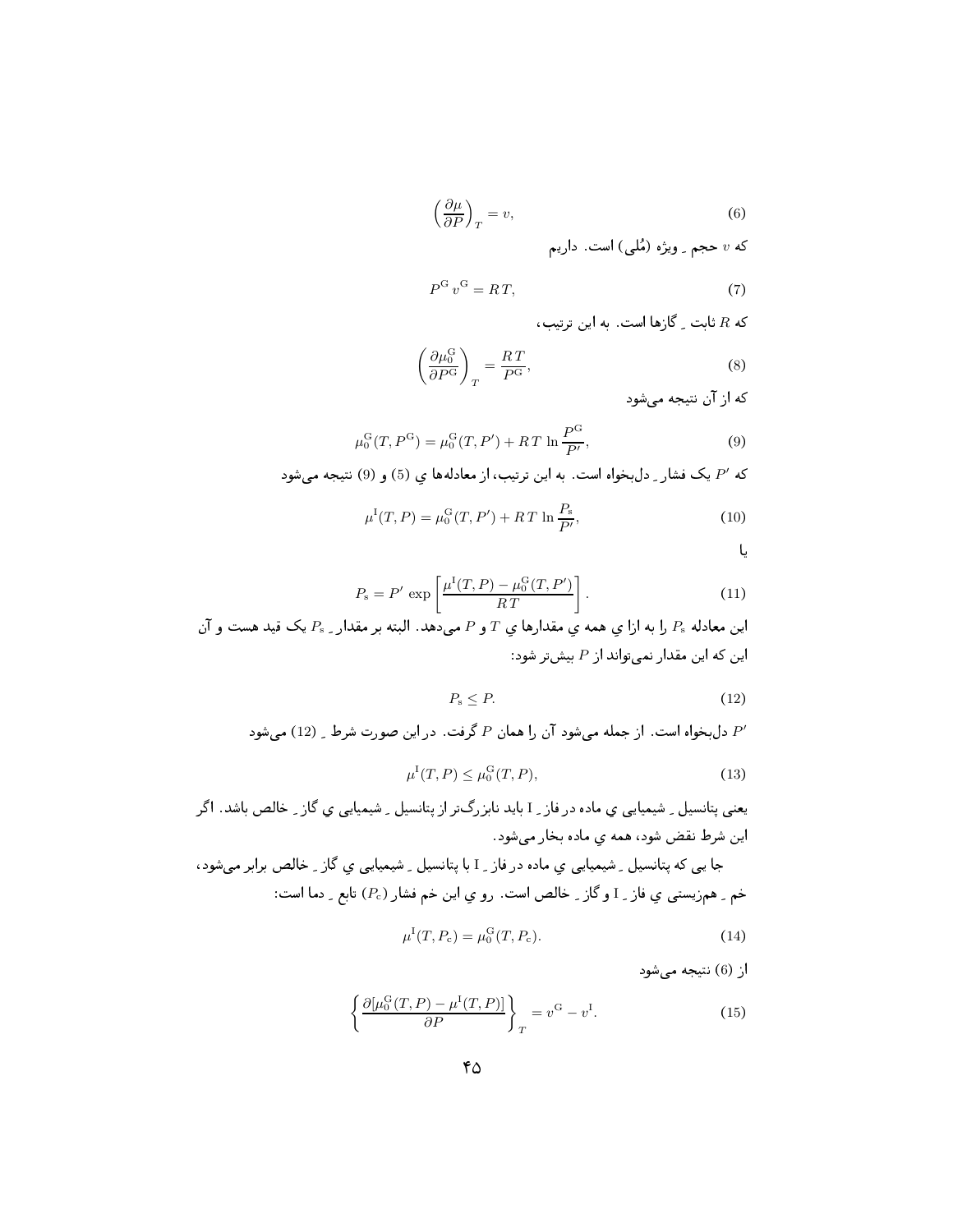به این ترتیب معلوم می شود اگر  $(v^{\rm G}-v^{\rm I})$  مثبت باشد،  $\mu_0^{\rm G}(T,P)-\mu^{\rm I}(T,P)$  بر حسب ِ فشار صعودی است. پس اگر حجم <sub>-</sub> ویژه در فاز <sub>-</sub> گاز <sub>-</sub> خالص بیشتر از حجم <sub>-</sub> ویژه در فاز <sub>-</sub> I باشد (که قاعدتاً چنین است) شرط \_ (13) مے شود

$$
P \ge P_c(T). \tag{16}
$$

I ین شرط یعنی در فشارها ی کمتر از  $P_{\rm c}(T)$  فاز  $1$  نداریم. اما در فشارها ی بیشتر از  $P_{\rm c}(T)$  هم فاز  $1$ داریم و هم فاز <sub>ب</sub>گان که البته فاز <sub>ب</sub>گاز خالص نیست.

با استفاده از (14)، مقدار ـ  $P_{\rm s}$  را به این شکل هم می شود نوشت.

$$
P_{\rm s}(T,P) = P_{\rm c}(T) \, \exp\left\{ \frac{\mu^{\rm I}(T,P) - \mu^{\rm I}[T,P_{\rm c}(T)]}{RT} \right\}.
$$
 (17)

این رابطه از جمله نشان می دهد  $P_{\rm s}$  از  $P_{\rm c}$  ناکوچک تر است. از ترکیب ِ این با (12) نتیجه می شود

$$
P_{\rm c}(T) \le P_{\rm s}(T, P) \le P,\tag{18}
$$

که البته شرط ِ سازگاری ی آن (16) است. داريم

$$
\mu^{I}(T, P) - \mu^{I}[T, P_{c}(T)] = \bar{v}^{I}[P - P_{c}(T)],
$$
\n(19)

I مقداری بین ِ کمپنه و بیشینه ی حجم ِ مُلی از  $P_{\rm c}(T)$  تا P است. عملاً جز وقت ی که فاز ِ I مایع ی نزدیک به نقطه ی بحرانی است، در فشارها ی معمولی طرف ِ راست ِ عبارت ِ بالا بسیار کوچکتر از (RT) است. برا ی یک مایع یا جامد <sub>-</sub> معمولی در فشارها و دماها ی معمولی، حجم <sub>-</sub> مُلی از مرتبه ی <sup>3</sup>03 برابر <sub>-</sub> حجم <sub>-</sub> مُلی ی گاز ی از همان جنس در همان وضعیت است. پس در این حالت طرف ِ راست ِ عبارت ِ بالا از مرتبه ی  $RT$   $(10^{-3}RT)$  است. به این ترتیب، در چنینحالتها یی

$$
P_{\rm s}(T,P) \approx P_{\rm c}(T). \tag{20}
$$

 $P_{\rm c}(T)$  به طور ِ خلاصه، اگر فشار از  $P_{\rm c}(T)$  کم تر باشد فاز ِ I باقی نمی ماند. وقت ی فشار برابر I است، ماده در فاز 1 با گاز ـ خالص در تعادل است. وقت ی فشار از  $P_{\rm c}(T)$  بیش تر شود، ماده در فاز ـ  $P$ با ماده در فاز ِ گاز در تعادل است، اما گاز خالص نیست و فشار ِ بخار ِ ماده در آن بین ِ  $P_{\rm c}(T)$  و  $P$ است.

معادله ی (14) بستهگی ی  $P_{\rm c}$  به  $T$  را می $\epsilon$ هد. این بستهگی را می شود به شکل ِ یک معادله ی دیفرانسیل نوشت. برا ی این کار توجه می کنیم که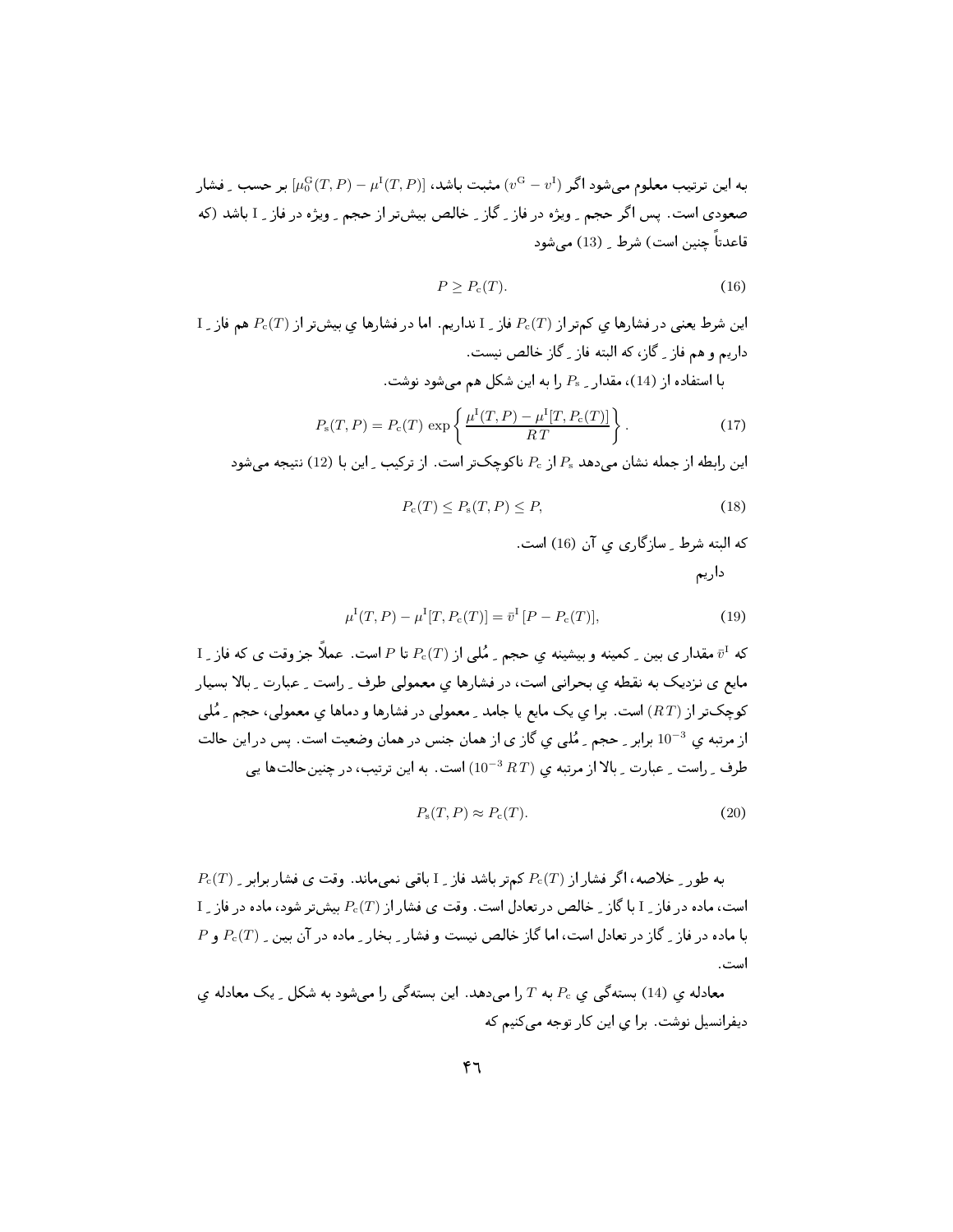$$
\left(\frac{\partial \mu}{\partial T}\right)_P = -s,\tag{21}
$$

که  $s$  انتریبی ی ویژه (مُلی) است. از (14) نسبت به  $T$  مشتق می گیریم. نتیجه می شود

$$
-(s^{G} - s^{I}) + (v^{G} - v^{I}) \frac{dP_{c}}{dT} = 0,
$$
\n(22)

L

$$
\frac{\mathrm{d}P_{\mathrm{c}}}{\mathrm{d}T} = \frac{q}{T\,\Delta v},\tag{23}
$$

که  $q$  گرما ی نهان <sub>-</sub> ویژه (مُلبی) ی گذار، و ۵v تغییرحجم <sub>-</sub> ویژه (مُلبی) ی گذار است. گذار از فاز <sub>-</sub> I به فاز ِ گار نوعاً گرماگیر و با افزایش ِ حجم همراه است. پس  $P_{\rm c}$  نسبت به  $T$  صعودی است. رابطه ی  $P_{\rm c}$  بر حسب ِ  $T$  را میشود وارون کرد . تعریف میکنیم

$$
P_{\rm c}[T_{\rm c}(P)] := P. \tag{24}
$$

اگر  $T$  کوچکتر از  $T_{\rm c}(P)$  باشد، فاز  $_{\rm c}$  در تعادل با گاز ِ ناخالص داریم، یعنی  $P_{\rm s}$  کمتر از  $P$  است. اگر برابر \_  $T_{\rm c}(P)$  باشد، فاز \_ I در تعادل با گاز \_ خالص داريم. وقت ی فاز \_ I مايع است، اينجا است كه  $T$ جوشیدن رخ می دهد. اگر  $T$  بزرگتر از  $T_{\rm c}(P)$  باشد، فقط گاز داریم.

#### همزيستي ي دو فاز <sub>-</sub> خالص با بخار  $\mathbf{2}$

نقطه ی سهگانه ی تعادل ِ فاز ِ I، فاز ِ II، و گاز ِ خالص نقطه ای است که در آن پتانسیل ِ شیمیایی ی ماده در این سه فاز یکسان است:

$$
\mu^{\mathrm{I}}(T_{\mathrm{t}}, P_{\mathrm{t}}) = \mu_0^{\mathrm{G}}(T_{\mathrm{t}}, P_{\mathrm{t}}),\tag{25}
$$

$$
\mu^{\rm II}(T_{\rm t}, P_{\rm t}) = \mu_0^{\rm G}(T_{\rm t}, P_{\rm t}),\tag{26}
$$

$$
\mu^{\text{I}}(T_{\text{t}}, P_{\text{t}}) = \mu^{\text{II}}(T_{\text{t}}, P_{\text{t}}). \tag{27}
$$

البته فقط دو تا از این معادلهها مستقل از هم اند. این معادلهها مقدار  $P_{\rm t}$  و  $T_{\rm t}$  را تعیین میکنند. اما ممکن است دو فاز <sub>ـ</sub> I و II در دما ي  $T_{\rm p}$  و فشار <sub>ـ</sub> P با هم و با گاز <sub>-</sub> ناخالص با فشار <sub>-</sub> جزئى ي م $P_{\rm p}$  در تعادل باشند. در این حالت داریم

$$
\mu^{\text{I}}(T_{\text{p}}, P) = \mu_0^{\text{G}}(T_{\text{p}}, P_{\text{p}}),\tag{28}
$$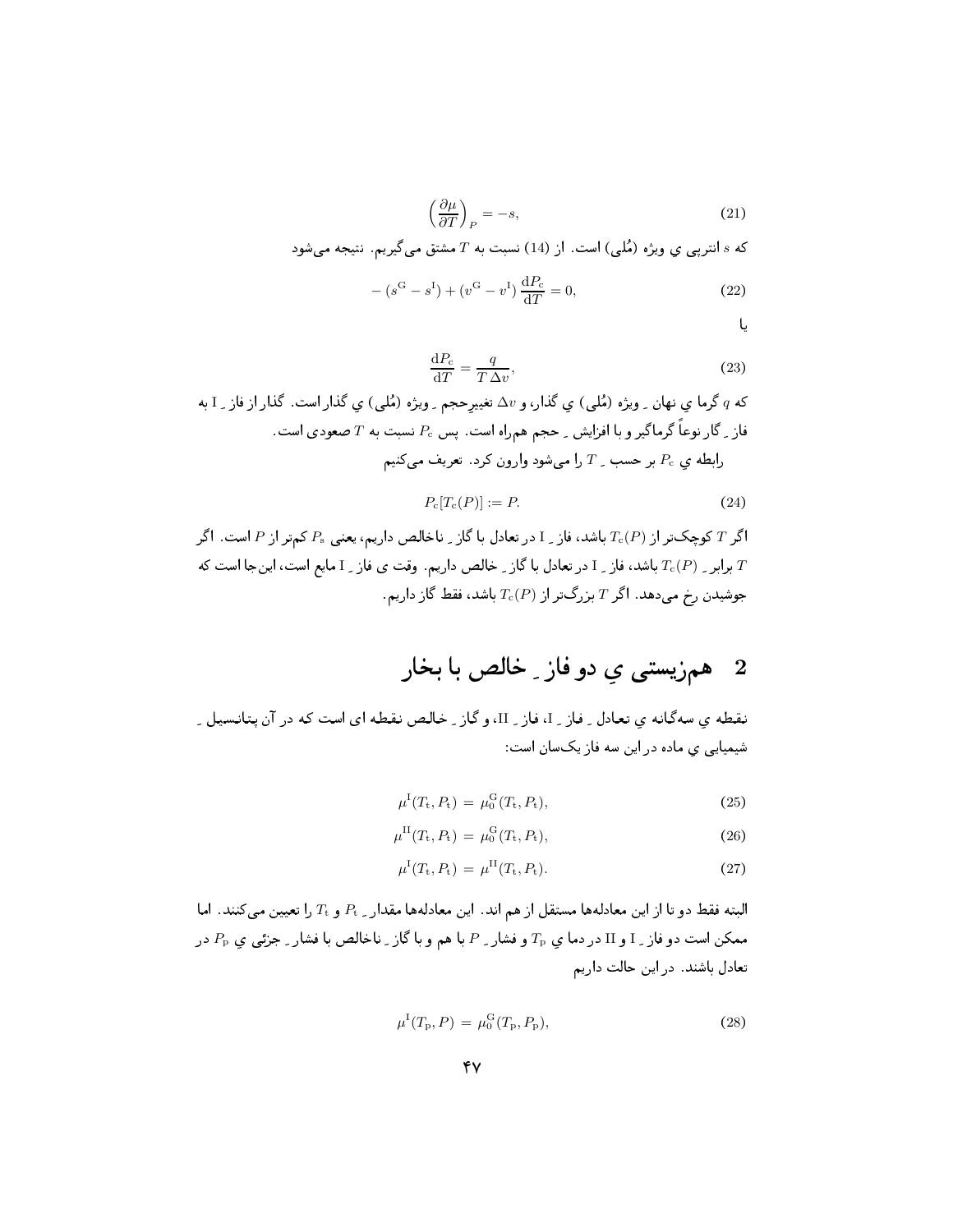$$
\mu^{\rm II}(T_{\rm p}, P) = \mu_0^{\rm G}(T_{\rm p}, P_{\rm p}),\tag{29}
$$

$$
\mu^{\rm I}(T_{\rm p}, P) = \mu^{\rm II}(T_{\rm p}, P). \tag{30}
$$

باز هم فقط دو تا از اين معادلهها مستقل از هم اند. معادله ي سهوم خم \_ همزيستي ي فازها ي I و II را می دهد. شکل ِ دیفرانسیلی ی این معادله می شود

$$
\frac{\mathrm{d}T_{\mathrm{p}}}{\mathrm{d}P} = \frac{v^{\mathrm{I}} - v^{\mathrm{II}}}{s^{\mathrm{I}} - s^{\mathrm{II}}}.\tag{31}
$$

با استفاده از این معادله، مشتق ِ مثلاً معادله ی (28) نسبت به  $T_{\rm p}$  میشود

$$
-s^{I} + \frac{s^{I} - s^{II}}{v^{I} - v^{II}} v^{I} = -s^{G} + v^{G} \frac{dP_{p}}{dT_{p}},
$$
\n(32)

و از آن،

$$
\frac{dP_{\rm p}}{dT_{\rm p}} = \frac{v^{\rm I} \left(s^{\rm G} - s^{\rm II}\right) - v^{\rm II} \left(s^{\rm G} - s^{\rm I}\right)}{v^{\rm G} \left(v^{\rm I} - v^{\rm II}\right)}.\tag{33}
$$

این رابطه را به این شکل هم می شود نوشت:

$$
\frac{dP_{\rm p}}{dP} = \frac{v^{\rm I} \left(s^{\rm G} - s^{\rm II}\right) - v^{\rm II} \left(s^{\rm G} - s^{\rm I}\right)}{v^{\rm G} \left(s^{\rm I} - s^{\rm II}\right)}.\tag{34}
$$

این رابطهها بر حسب \_ گرماهای نهان \_ گذار به فاز \_ گاز می شوند

$$
\frac{dP_{\rm p}}{dT_{\rm p}} = \frac{v^{\rm I} q^{\rm II} - v^{\rm II} q^{\rm I}}{T_{\rm p} v^{\rm G} (v^{\rm I} - v^{\rm II})},\tag{35}
$$

$$
\frac{\mathrm{d}P_{\mathrm{p}}}{\mathrm{d}P} = \frac{v^{\mathrm{T}}q^{\mathrm{II}} - v^{\mathrm{II}}q^{\mathrm{I}}}{v^{\mathrm{G}}(q^{\mathrm{II}} - q^{\mathrm{I}})}.
$$
\n(36)

## $\overline{1}$  3

با استفاده از (23) میشود برا یِ گذار ِ مایع به بخار  $P_{\rm c}$  بر حسب ِ  $T$  را حساب کرد. یک تقریب در (23) این است که از حجم ِ مُلی ی آب در برابر ِ حجم ِ مُلی ی گاز چشم بپوشیم. گاز را هم کامل میگیریم. در این صورت (23) میشود

$$
\frac{\mathrm{d}P_{\rm c}}{\mathrm{d}T} = \frac{q \, P_{\rm c}}{R \, T^2}.\tag{37}
$$

اگر  $q$  را هم ثابت بگیریم، جواب ِ معادله ی بالا میشود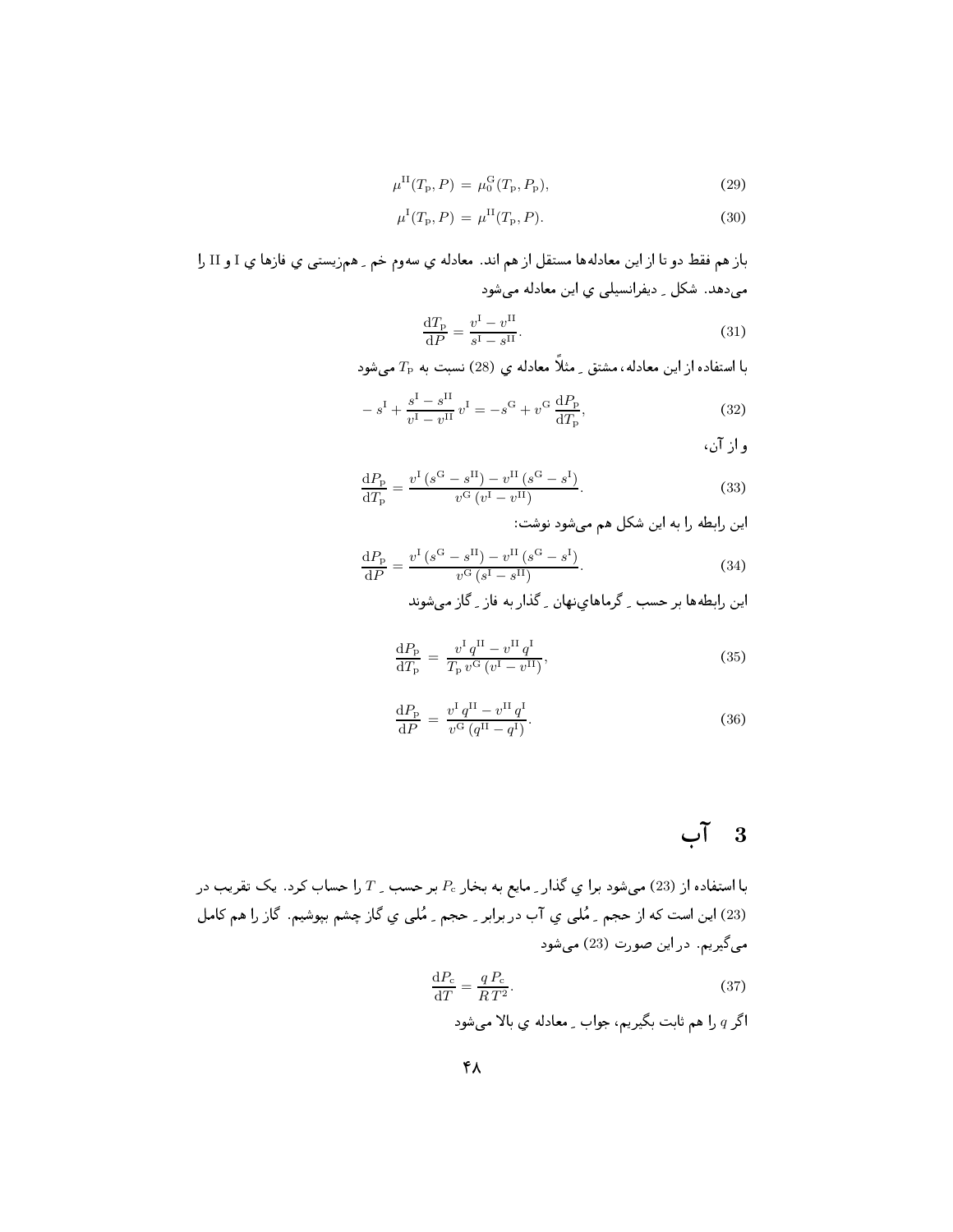$$
\frac{P_c(T)}{P_c(T')} = \exp\left[\frac{q}{R}\left(\frac{1}{T'} - \frac{1}{T}\right)\right].\tag{38}
$$

از [1] داريم

$$
q(T_0) = 2.5 \times 10^3 \frac{\text{J}}{\text{g}},\tag{39}
$$

$$
\frac{P_{\rm c}(T)}{P_{\rm c}(T_0)} = \begin{cases} 2.0, & T = 10 \text{ C} \\ 7.1, & T = 30^{\circ} \text{ C} \\ 2.1 \times 10^2, & T = 100^{\circ} \text{ C} \end{cases}
$$
(40)

نتیجه ی تجربی از [1] این است.

$$
\frac{P_{\rm c}(T)}{P_{\rm c}(T_0)} = \begin{cases} 2.0, & T = 10^{\circ} \text{ C} \\ 7.0, & T = 30^{\circ} \text{ C} \\ 1.7 \times 10^2, & T = 100^{\circ} \text{ C} \end{cases} (41)
$$

علت ِ تفاوت ِ این نتیجهها (به ویژه در $100^{\circ}~\mathrm{C} = 100^{\circ}~\mathrm{C}$ ) عمدتاً این است که در گستره ی دمایی ی از تا $\sim 100^\circ \, \mathrm{C}$  مقدار  $q$  ثابت نیست. از [1] داریم  $0^\circ \, \mathrm{C}$ 

$$
q(T = 100^{\circ} \text{ C}) = 2.26 \times 10^3 \frac{\text{J}}{\text{g}}.
$$
 (42)

با مقدار ۔

$$
\bar{q} = 2.4 \times 10^3 \frac{\text{J}}{\text{g}},\tag{43}
$$

نتیجه ی نظری در $100^{\circ} \,\, \mathrm{C} = 100^{\circ} \,\,$ همان نتیجه ی تجربی میشود. از (17) و (19) ميشود  $P_{\rm s}$  را در دما ي  $T_{\rm 0}$  و فشار  $P_{\rm 0}$  حساب كرد. از [1] داريم

$$
P_c(T_0) = 0.6 \,\text{kPa}.\tag{44}
$$

این مقدار بسیار کوچکتر از  $P_0$  (یعنی  $P_0$  10<sup>5</sup> میل) است. پس از (19) نتیجه می شود

$$
\frac{\mu^{\text{I}}(T_0, P_0) - \mu^{\text{I}}[T_0, P_c(T_0)]}{RT_0} = 7.9 \times 10^{-4}.
$$
\n(45)

به این ترتیب،

$$
\frac{P_s(T_0, P_0)}{P_c(T_0)} - 1 = 7.9 \times 10^{-4},\tag{46}
$$

كه (20) را تئييد ميكند.

سرانجام، فشار ۔ بخارِآب ۔ در تعادل با آب و یخ را در نظر بگیرید. از (31) داریم  
\n
$$
\frac{dT_{\rm p}}{dP} = T_{\rm p} \frac{v^{\rm I} - v^{\rm II}}{q^{\rm II} - q^{\rm I}}.
$$
\n(47)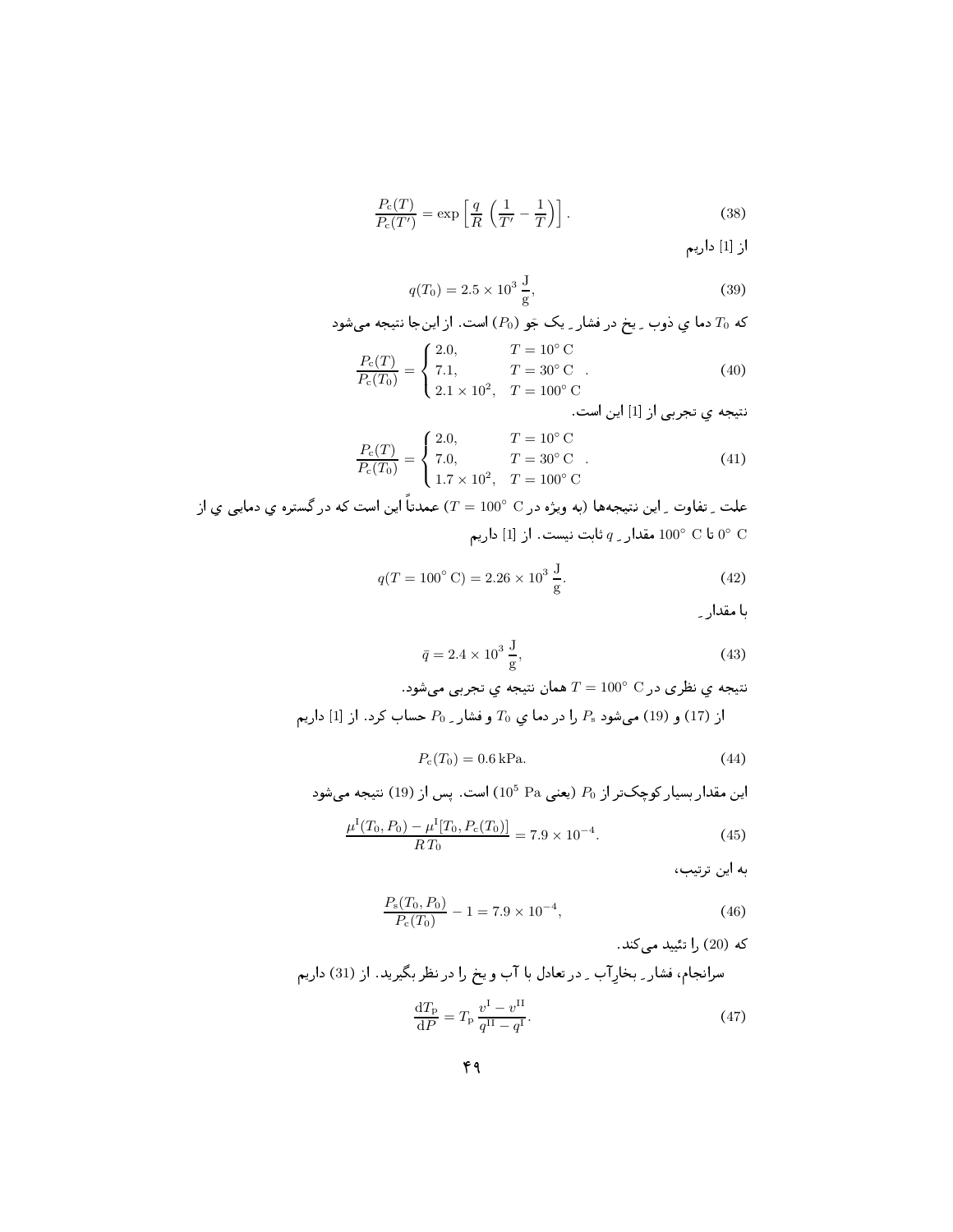فاز ِ I را آب و فاز ِ II را يخ ميگيريم. از [1] داريم

$$
q^{I}(T_0) = 2504 \frac{J}{g},
$$
  
\n
$$
q^{II}(T_0) = 2838 \frac{J}{g},
$$
  
\n
$$
v^{I}(T_0) = 1.0002 \frac{\text{cm}^3}{g},
$$
  
\n
$$
v^{II}(T_0) = 1.0909 \frac{\text{cm}^3}{g}.
$$
\n(48)

از اینجا نتیجه میشود

$$
\frac{dT_{\rm p}}{dP} = -7.4 \times 10^{-8} \frac{\rm K}{\rm Pa}.\tag{49}
$$

خیل ی کوچکتر از  $P_0$  است. به این ترتیب،  $P_{\rm t}$ 

$$
T_0 - T_t = -7.4 \times 10^{-3} \,\text{K},\tag{50}
$$

که نتیجه می دهد

$$
T_0 = 273.15 \,\mathrm{K}.\tag{51}
$$

برا ي محاسبه ي فشار ـ بخار ـ در تعادل با آب و يخ، از (36) داريم

$$
\frac{dP_{\rm p}}{dP} = \frac{P_{\rm P}}{RT} \frac{v^{\rm I} \, q^{\rm II} - v^{\rm II} \, q^{\rm I}}{q^{\rm II} - q^{\rm I}}\,,\tag{52}
$$

که در این تقریب که حجمها ی مُلی، گرماها ی نهان، و  $T$ ثابت اند و  $P_{\rm p}$  خیل ی بزرگتر از  $P_{\rm t}$  است مىشود

$$
\frac{P_{\rm p}(P)}{P_{\rm t}} = \exp\left(\frac{P}{RT}\frac{v^{\rm I}q^{\rm II} - v^{\rm II}q^{\rm I}}{q^{\rm II} - q^{\rm I}}\right),\tag{53}
$$

یا

$$
\frac{P_{\rm p}(P)}{P_{\rm t}} = \exp\left(2.5 \times 10^{-9} \,\text{Pa}^{-1} \,P\right). \tag{54}
$$

در فشارها ی معمولی نما ی طرف ِ راست بسیار کوچکتر از یک است. پس،

$$
\frac{P_{\rm p}(P)}{P_{\rm t}} - 1 = 2.5 \times 10^{-9} \,\text{Pa}^{-1} \,P,\tag{55}
$$

كه از آن نتيجه مي شود